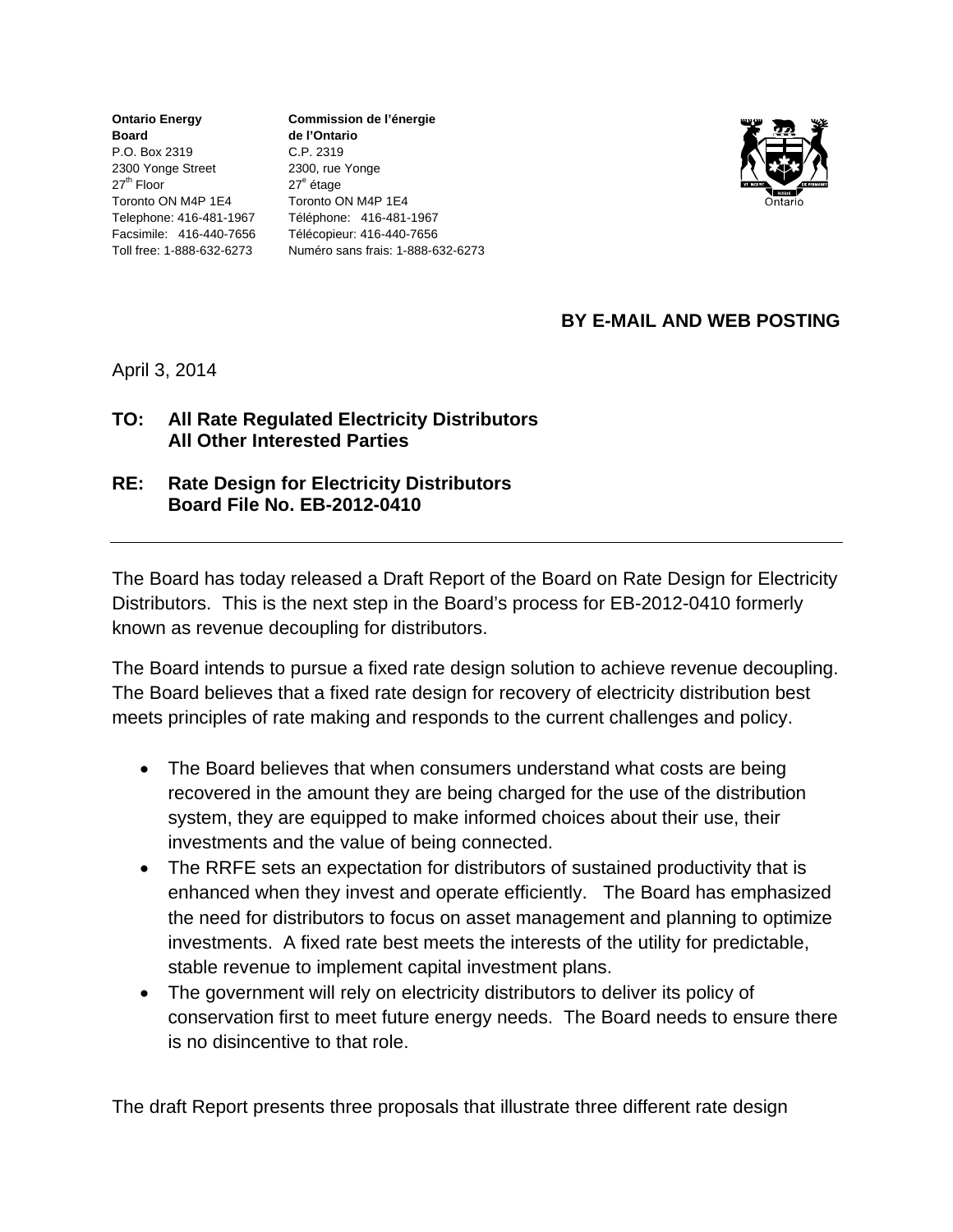options to achieve revenue decoupling. With the input from electricity sector stakeholders, the Board will consider the rate design proposals on the basis of:

- Providing stability and predictability to consumers on their bills,
- Enhancing consumer literacy of energy rates
- Providing consumers with tools for managing their costs;
- Focusing distributors on optimal use of assets and improving productivity;
- Removing or reducing regulatory costs; and
- Supporting the achievement of public policy objectives.

The Board is releasing a Draft Report of the Board to solicit stakeholder comment. The Report has three appendices including Board staff-developed examples for each of the three options. These examples are for illustration purposes only and all implementation details for any option are still to be decided.

### **Stakeholder Consultation**

The Board intends to hold a series of meetings with stakeholder groups to discuss the policy direction and the options for implementing its rate design policy. The details regarding these meetings will be provided shortly.

#### Written Comments

The Board invites interested parties to comment in writing on the options in general and on specific questions posed in the Report by May 16, 2014 in accordance with the filing instructions set out below. All comments received will be posted on the Board's website.

The Board will consider the comments provided before finalizing the Board's policy for the Report of the Board.

## **Invitation to Participate and Cost Awards**

Interested stakeholders who want further communications on this matter should register their intent to participate in the consultation by filing a letter with the Board by April 11, 2014 in accordance with the filing instructions set out below. Cost awards will be available to eligible persons under section 30 of the *Ontario Energy Board Act, 1998* for participation in cost eligible activities as set out in Appendix A. Costs awarded will be recovered from all rate regulated electricity distributors apportioned on a pro-rata basis relative to their contributions to the Board's annual cost assessment.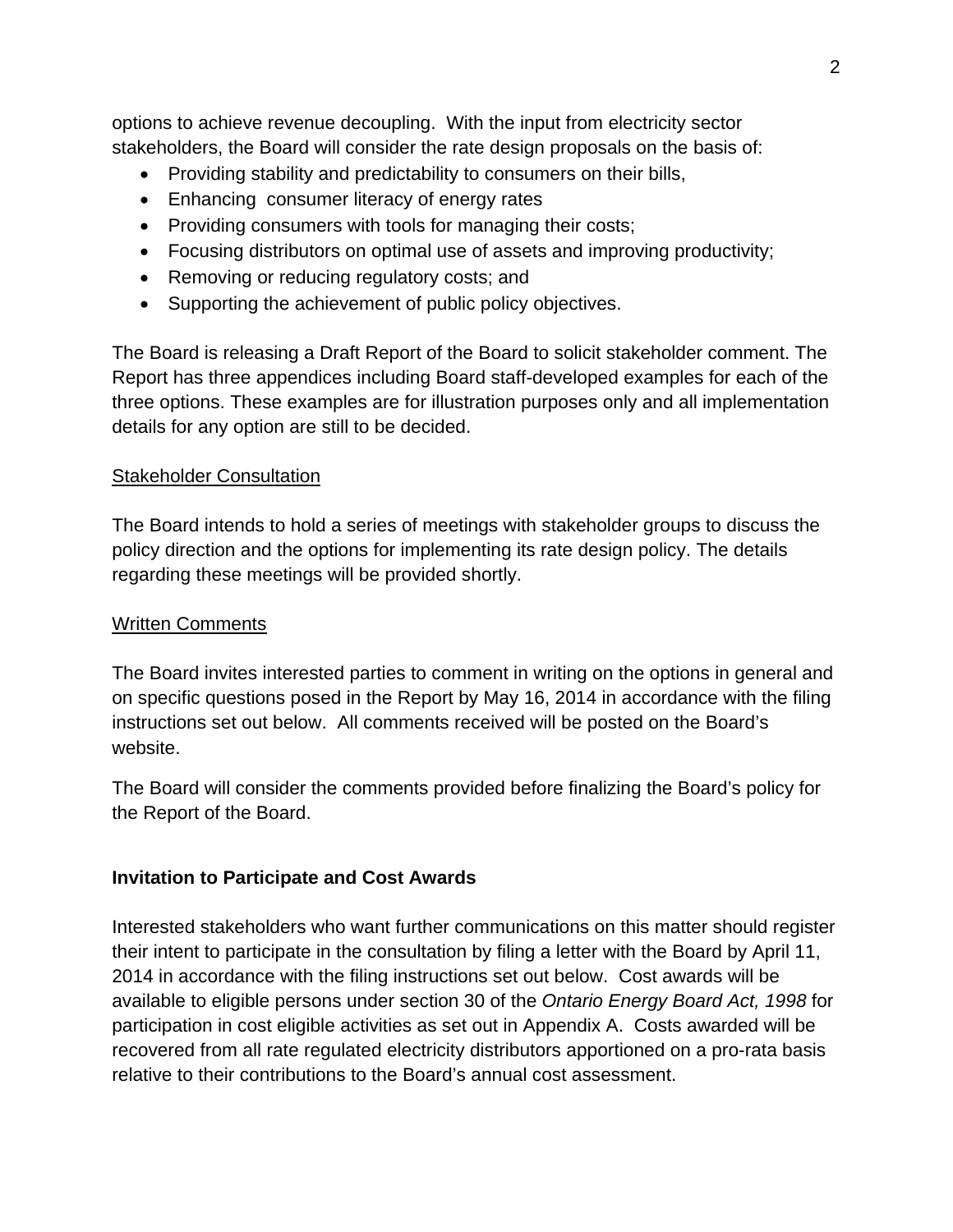Appendix A to this letter contains information regarding cost awards for this consultation, including in relation to eligibility requests and objections.

### **Filing Instructions**

Please submit electronic copies of filings in searchable/unrestricted Adobe Acrobat (PDF) format through the Board's web portal at pes.ontarioenergyboard.ca/eservice and also file two paper copies at the address below. You will need a user ID to make filings through the Board's web portal. If you do not have a user ID, visit the "e-filings services" webpage on the Board's website at www.ontarioenergyboard.ca and fill out a user ID password request.

Please use the document naming conventions and document submission standards outlined in the document entitled "RESS Document Preparation – A Quick Guide" also found on the e-filing services webpage. If the Board's web portal is not available, electronic copies of filings may be filed by e-mail to boardsec@ontarioenergyboard.ca. If you do not have internet access, please provide a CD containing your filing in PDF format as described above to the Board Secretary at the following address:

Kirsten Walli Board Secretary Ontario Energy Board P.O. Box 2319 2300 Yonge Street, Suite 2700 Toronto, Ontario M4P 1E4

All filings to the Board must be received by the Board Secretary by 4:45 p.m. on the required date. Filings must quote file number EB-2012-0410 and include your name, address, telephone number and, where available, your e-mail address and fax number. All filings received by the Board in relation to this consultation will be available for viewing at the Board's offices and will be placed on the Board's website.

If the written comment is from a private citizen (i.e., not a lawyer representing a client, not a consultant representing a client or organization, not an individual in an organization that represents the interests of consumers or other groups, and not an individual from a regulated entity), before making the written comment available for viewing at the Board's offices or placing the written comment on the Board's website, the Board will remove any personal (i.e., not business) contact information from the written comment (i.e., the address, fax number, phone number, and e-mail address of the individual). However, the name of the individual and the content of the written comment will be available for viewing at the Board's offices and will be placed on the Board's website.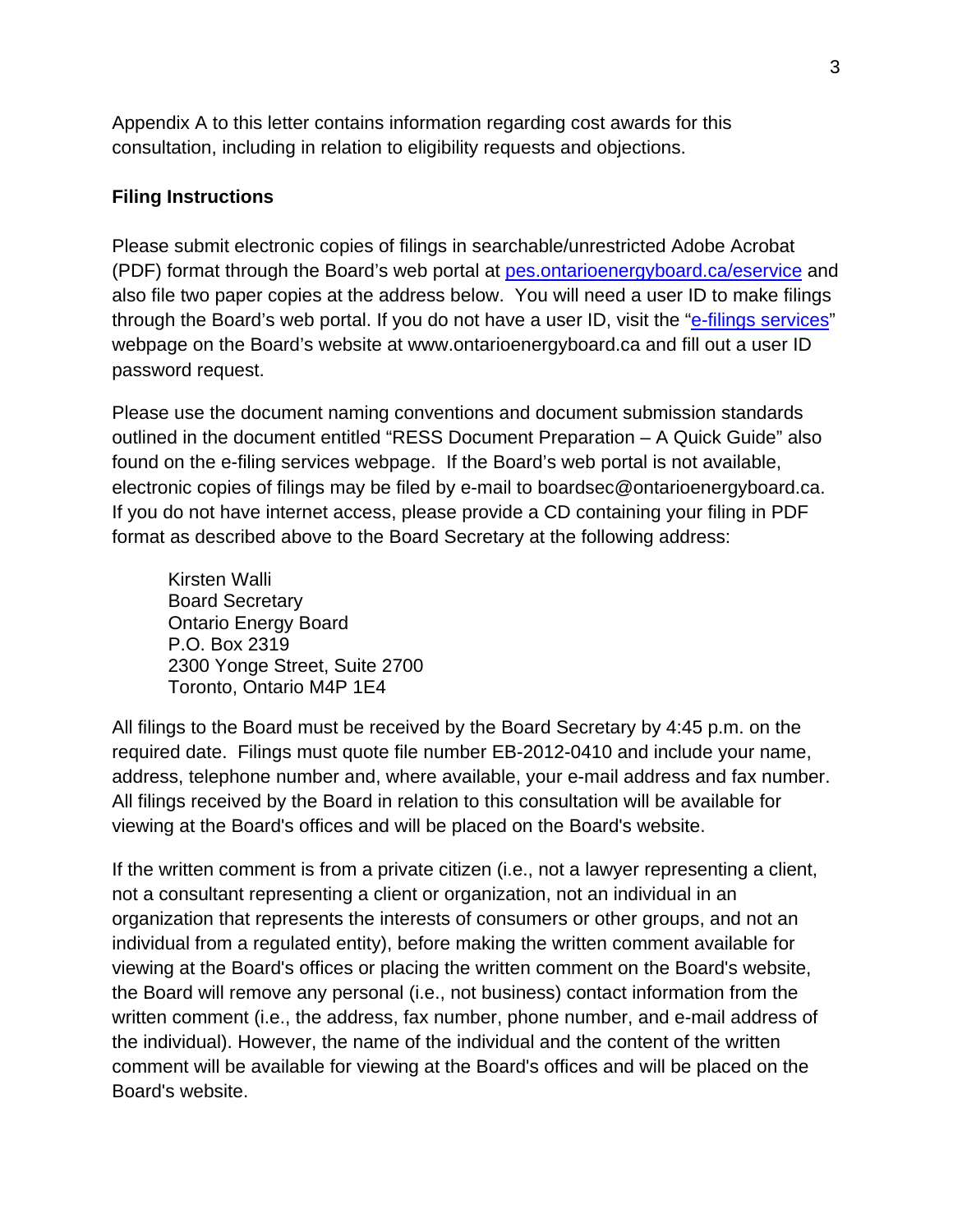Questions about this consultation process should be directed to Laurie Reid at Laurie.Reid@ontarioenergyboard.ca or 416-440-7623. The Board's toll-free number is 1-888-632-6273.

Yours truly,

*Original signed by* 

Kirsten Walli Board Secretary Attachment: Appendix A Cost Awards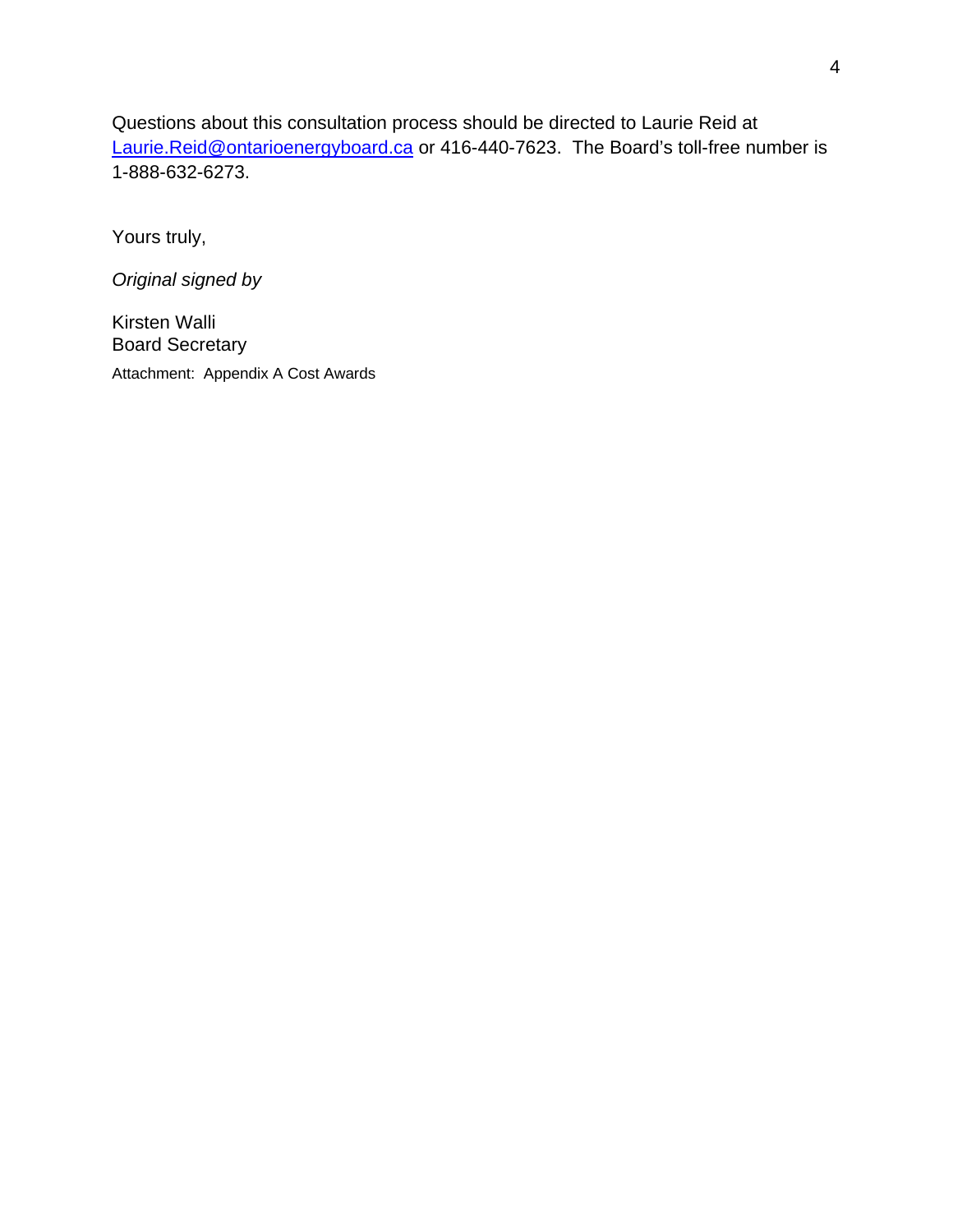# **Appendix A**  To Cover Letter Dated April 3, 2014 EB-2012-0410

# **COST AWARDS**

## **Cost Award Eligibility**

The Board will determine eligibility for costs in accordance with its *Practice Direction on Cost Awards*. Any person intending to request an award of costs must file with the Board a written submission to that effect by **April 16, 2014**, identifying the grounds on which the person believes that it is eligible for an award of costs (addressing the Board's cost eligibility criteria as set out in section 3 of the Board's *Practice Direction on Cost Awards*). An explanation of any other funding to which the person has access must also be provided, as should the name and credentials of any lawyer, analyst or consultant that the person intends to retain, if known. All requests for cost eligibility will be posted on the Board's website.

If a Board licensee has any objections to any of the requests for cost eligibility, such objections must be filed with the Board by **April 25, 2014**. Any objections will be posted on the Board's website. The Board will then make a final determination on the cost eligibility of the requesting participants.

## **Eligible Activities**

Cost awards will be available in relation to review and written comments on the Draft Report of the Board and participation in stakeholder group meetings. The maximum number of hours allowed per participant for these eligible activities are:

 review and written comments on the Draft Report of the Board ...... 25 hours; and participation in stakeholder group meetings. ........................................... 7 hours.

## **Cost Awards**

When determining the amount of the cost awards, the Board will apply the principles set out in section 5 of its *Practice Direction on Cost Awards*. The maximum hourly rates set out in the Board's Cost Awards Tariff will also be applied. The Board expects that groups representing the same interests or class of persons will make every effort to communicate and co-ordinate their participation in this process.